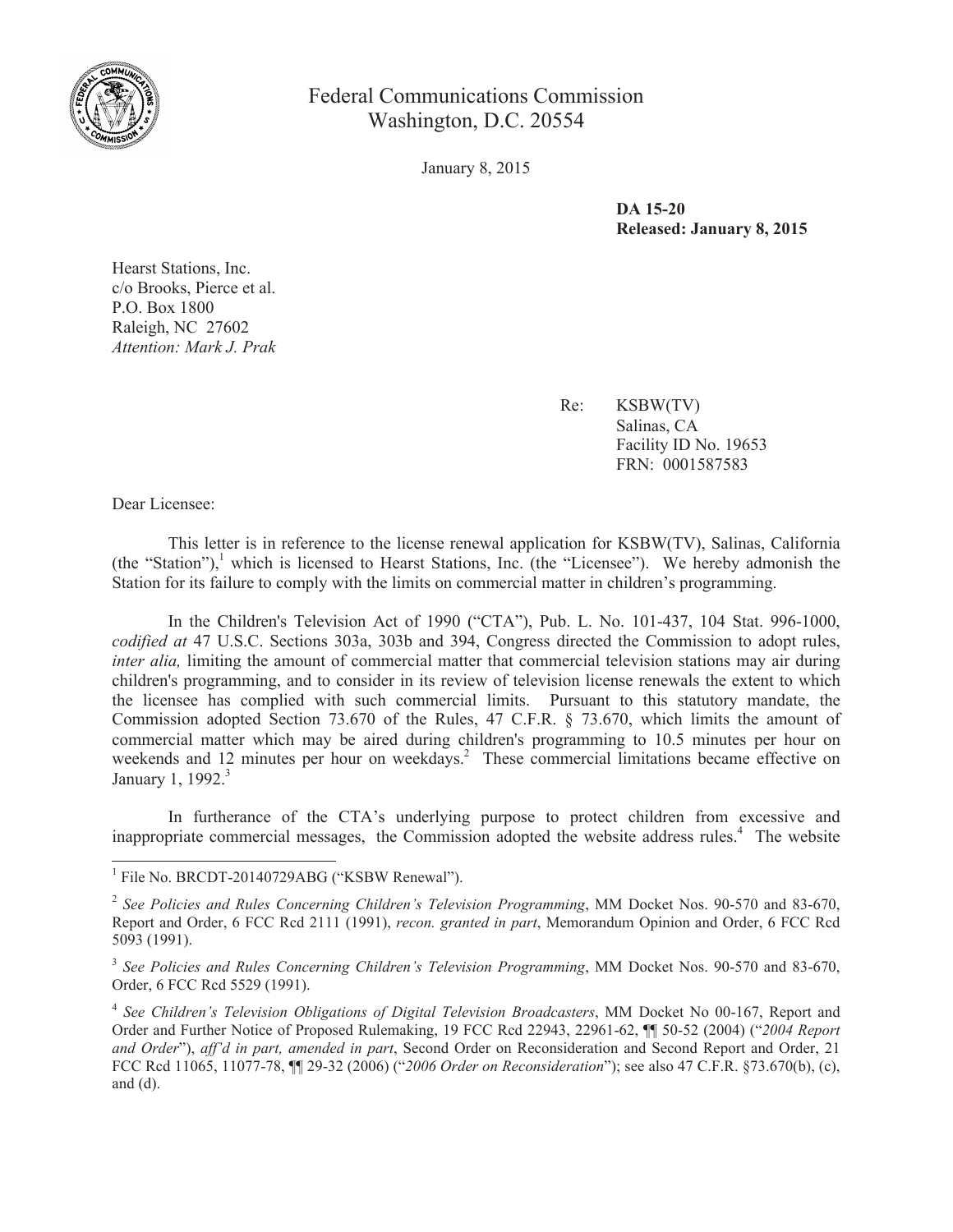address rules restrict the display of Internet web addresses during children's programming directed at children ages 12 and under.<sup>5</sup> Specifically, Section 73.670(b) permits the display of Internet website addresses during program material or promotional material not counted as commercial time only if it meets the following four prong test: (1) the website offers a substantial amount of *bona fide* programrelated or other noncommercial content; (2) the website is not primarily intended for commercial purposes, including either e-commerce or advertising; (3) the website's home page and other menu pages are clearly labeled to distinguish the noncommercial from the commercial sections; and (4) the page of the website to which viewers are directed by the website address is not used for e-commerce, advertising, or other commercial purposes (*e.g.*, contains no links labeled "store" and no links to another page with commercial material).<sup>6</sup>

On July 31, 2014, the Licensee filed the above-referenced license renewal application for the Station. In response to Section IV, Question 5 of that application, the Licensee attached an exhibit which admitted that on October 12, 2013, the Station aired the URL address for the website "www.lazytown.com," which appeared during the closing credits of the NBC Network supplied children's program "LazyTown." The program was supplied to the Station, through the NBC Network, by Sprout as part of the NBC Kids Saturday Morning E/I Block. The inclusion of the website address is described by NBC Network communication sent to the Station as being "inadvertently included" and "fleeting." NBC Networks goes on to describe the precautions it takes to avoid such an incident and notes that NBC Network is "working with Sprout to develop and implement additional procedures to minimize the possibility of a re-occurrence of this isolated incident."<sup>7</sup> The Licensee requests that, if the Commission finds the display of the website address to be other than a *de minimis* violation of Section 73.760, the violation should be treated in a similar manner to recent "host-selling" violations, which resulted in the sanction of an admonishment.<sup>8</sup>

Even though the website address was displayed for only a short duration (estimated at less than one-half of one second) and was confined to a small portion of the screen (less than two percent of the picture height), the display of a website address during program material that does not comply with the four-prong test is still a violation of Section 73.670(b). No evidence has been provided demonstrating that the website complies with the four-prong test set forth in Section 73.670(b) and upon prior examination of the website we concluded it does not comply. In particular, the website does not meet the fourth prong of the test because, as recently as July 2, 2014, the top of the homepage of the website contained content of a commercial nature in the form of a link labeled "shop."<sup>9</sup> Furthermore, while the

<sup>5</sup> *See 2004 Report and Order*, 19 FCC Rcd at 22961, ¶ 50; 47 C.F.R. § 73.670, note 2.

<sup>&</sup>lt;sup>6</sup> See 47 C.F.R. § 73.670(b). In 2006, on reconsideration, the Commission retained the original text of Section 73.670(b) concluding that "the website address rule fairly balances the interest of broadcasters in exploring the potential uses of the Internet with our mandate to protect children from over-commercialization." The Commission went on to clarify that "broadcasters are free to display the addresses of website that do not comply with the [fourprong] test during allowable commercial time, as long as it is adequately separated from the program material." *2006 Order on Reconsideration*, 21 FCC Rcd at 11078, ¶ 32.

<sup>7</sup> KSBW Renewal, Exhibit 22.

<sup>8</sup> *Id.*at p. 2 (citing *see, e.g.*, *Winston Broadcasting Network, Inc.*, Admonishment Letter, 28 FCC Rcd 15627 (Vid. Div. 2013) (admonishing television station in connection with the Xiaolin Showdown incident); *WAOW-WYOW Television, Inc.*, Admonishment Letter, 29 FCC Rcd 133 (Vid. Div. 2014) (same)).

<sup>9</sup> *See, e.g., Orlando Hearst Television, Inc*. Admonishment Letter, 29 FCC Rcd 9634 (Vid. Div. 2014); *COMCORP of Texas License Corp*., Admonishment Letter, 29 FCC Rcd 9692 (Vid. Div. 2014). When viewed on January 6, 2015, the website at URL "www.lazytown.com" no longer contained a "shop" link or any content other than a description of the show and links to a Lazytown Facebook page and You Tube channel.